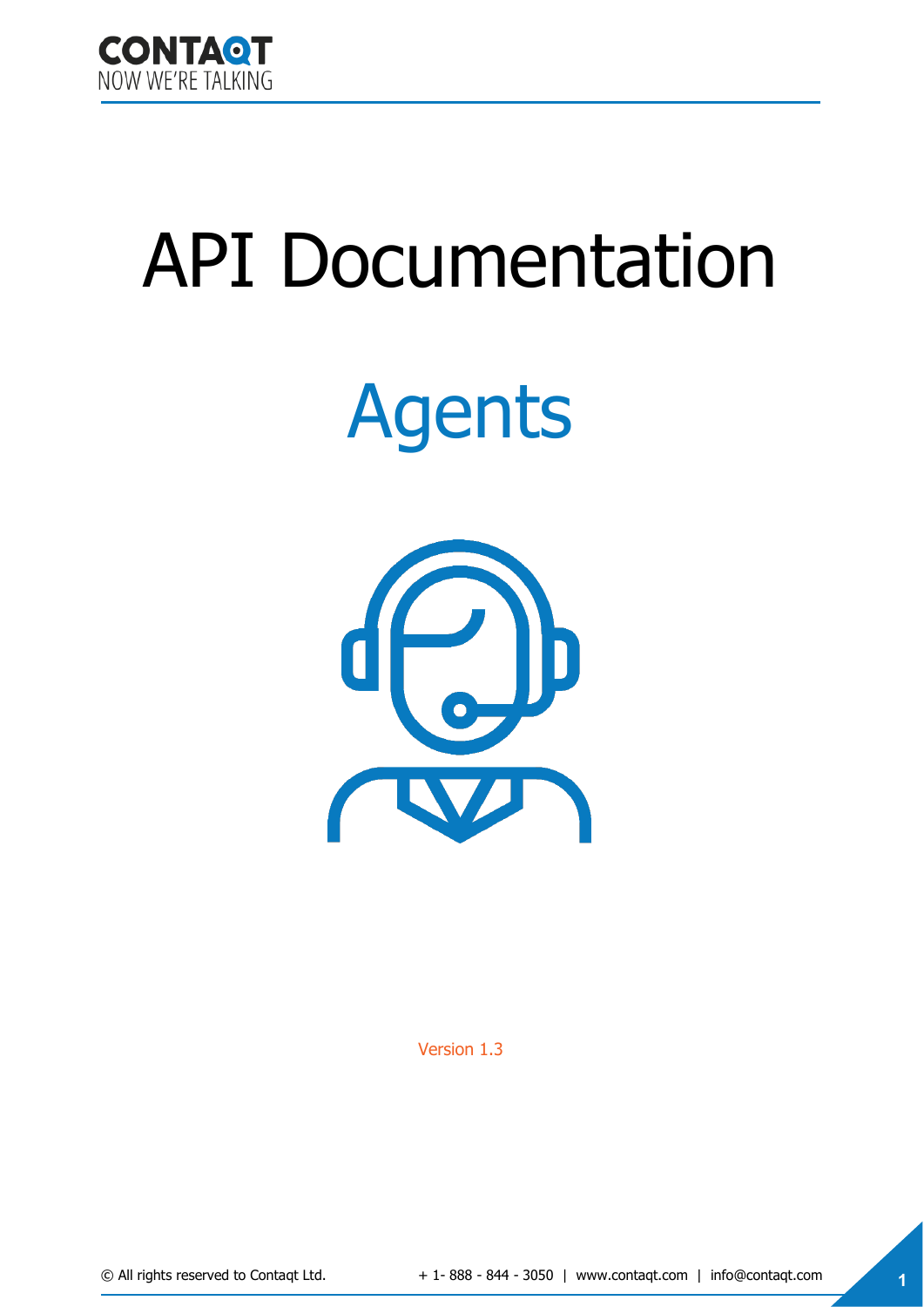To make and / or receive calls, you need to assign device to the agent.

You can assign and unassign device to agents using CheckIn and CheckOut, as well as set / unset pause for agents and add/remove agents from queues.

# **CheckIn**

Check in user into CallCenter Calls activity or assign device to an agent. CheckIn is required to make calls and/or receive calls from queue.

```
GET /api/cc_agent/checkIn?user_id={id}&api_key={key}
```
## **Parameters:**

| <b>Parameter name</b> | Тур | <b>Required</b> | <b>Description</b>                                            |
|-----------------------|-----|-----------------|---------------------------------------------------------------|
| user id               | int |                 | optional   Id of agent, if not provided used session user_id. |
| forceCheckOut         | int | optional        | Force check-out previous user from the device.                |

## **Return:**

data – contains the number that the agent need to call in order to finish the check-in process.

#### **Example**

```
GET 
https://{your_URL}/api/cc_agent/checkIn?user_id={id}&api_key={key}
```
## **JSON Response**

```
{
      "success": true, 
     "data": "**9477"
}
```
# **CheckOut**

Check out the user from CallCenter Calls activity or unassign the device from an agent.

```
GET /api/cc agent/checkOut?user id={id}&api key={key}
```
#### **Parameters:**

| <b>Parameter</b><br>name | Тур<br>е | <b>Required</b> | <b>Description</b>                                 |
|--------------------------|----------|-----------------|----------------------------------------------------|
| ∣user id                 |          | optional        | Id of agent, if not provided used session user id. |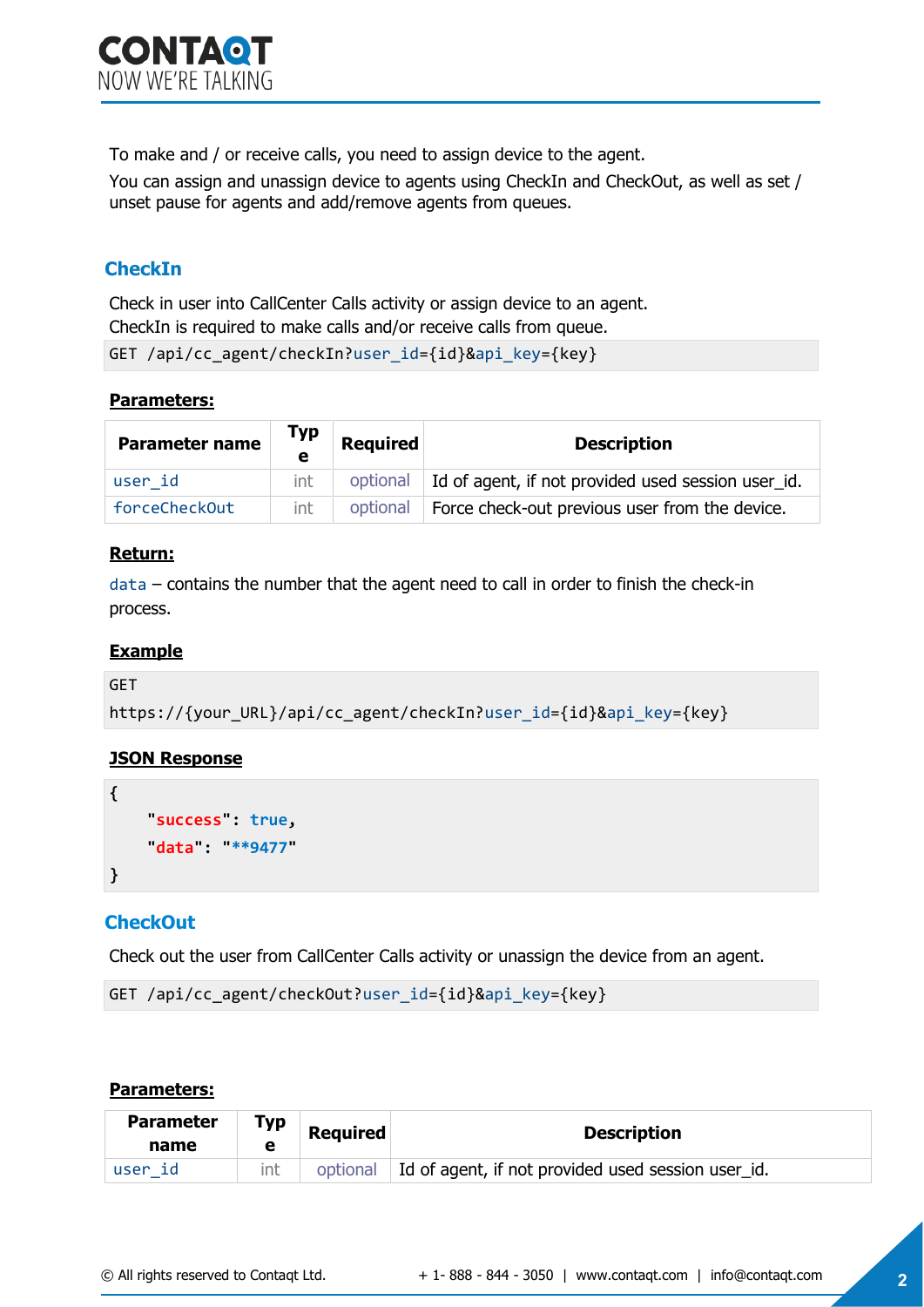# **CONTAQT** NOW WE'RE TAI KING

# **Example**

GET

```
https://{your_URL}/api/cc_agent/checkOut?user_id={id}&api_key={key}
```
#### **JSON Response**

```
{
      "success": true, 
}
```
# **CheckInDevice**

Check in user into a CallCenter selected device (doesn't require action from user)

```
GET /api/cc_agent/checkInDevice?user_id={id}&device_id={id}&api_key={key}
```
#### **Parameters:**

| <b>Parameter name</b> | <b>Type</b> | <b>Required</b> | <b>Description</b>                           |
|-----------------------|-------------|-----------------|----------------------------------------------|
| user id               | int         | required        | Id of agent, if not provided used session    |
|                       |             |                 | user id.                                     |
| device id             | int         | required        | If of device                                 |
| forceCheckOut         |             | optional        | send '1' to force CheckOut user from current |
|                       |             |                 | device + CheckOut target device (if in use)  |

#### **Example**

```
GET 
https://{your_URL}/api/cc_agent/checkOut?user_id={id}&device_id={id}&api_k
ey={key}
```
#### **JSON Response**

```
{
      "success": true, 
}
```
#### **SetPause**

Set/unset pause for the agent

GET /api/cc agent/setPause?id={id}&user\_id={user\_id}&api\_key={key}

#### **Parameters:**

| Parameter name   Type   Required<br><b>Description</b> |  |
|--------------------------------------------------------|--|
|--------------------------------------------------------|--|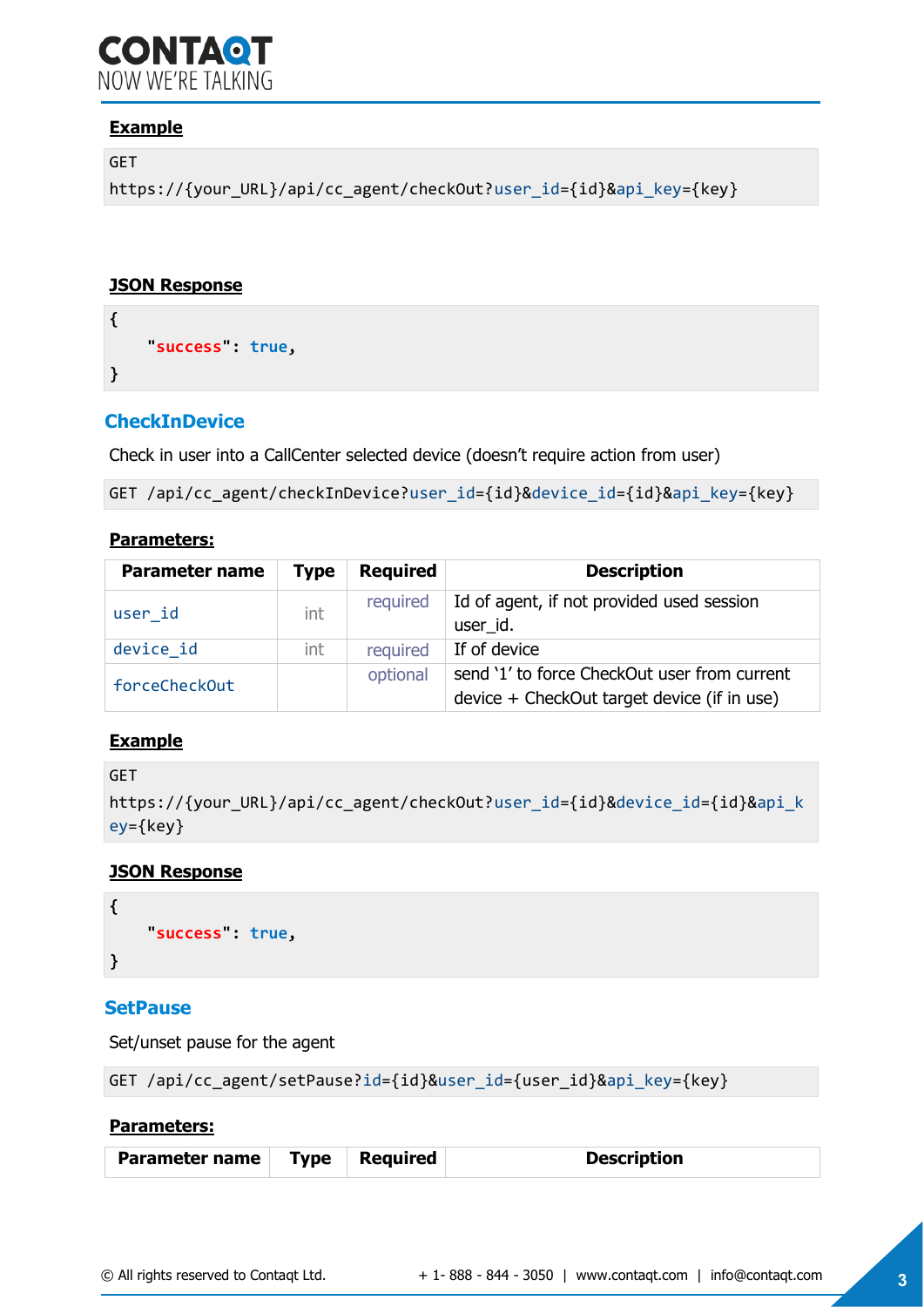

|         | int | required $\vert$ Id of pause, or 0 for available.                |
|---------|-----|------------------------------------------------------------------|
| user id | int | optional   Id of agent, if not provided used session<br>user id. |

#### **Example**

```
GET
https://{your_URL}/api/cc_agent/setPause?id={id}&user_id={user_id}&api_key
=\{key\}
```
#### **JSON Response**

```
{
      "success": true, 
}
```
#### **SetQueues**

Add/remove agent to queues

```
GET /api/cc agent/setQueues?queue ids={ids}&user id={id}&api key={key}
```
#### **Parameters:**

| <b>Parameter name</b> | <b>Type</b> | <b>Required</b> | <b>Description</b>                                    |
|-----------------------|-------------|-----------------|-------------------------------------------------------|
| queue_ids             | int         |                 | required array or comma separated list of ids         |
| user id               | int         | optional        | Id of agent, if not provided used session<br>user_id. |

#### **Example**

```
GET 
https://{your_URL}/api/setQueues?queue_ids={ids}&user_id={id}&api_key={key
}
```
#### **JSON Response**

```
{
     "success": true, 
     "data": {
        id": XXX,
         "account_id": YYYY, 
        site id": null,
         "name": "Training Queue", 
         "tv_name": null, 
         "strategy": "longest-idle-agent", 
         "record": 0, 
         "users": [
```